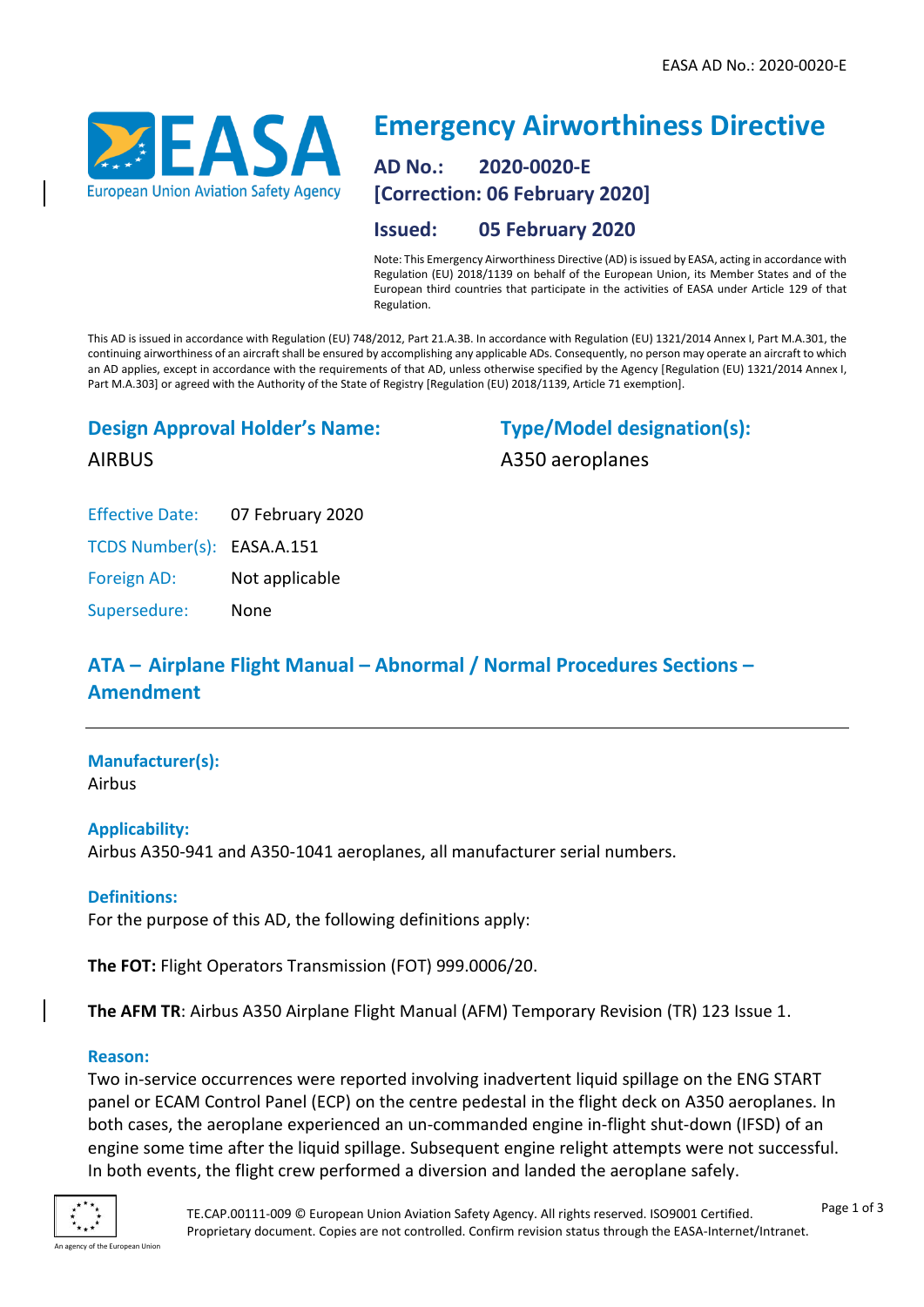Results of the preliminary technical investigations indicate abnormal operation of the components of the ENG START panel or ECP due to liquid spillage in the system.

This condition, if not corrected, could lead to a dual engine IFSD, possibly resulting in a forced landing with consequent damage to the aeroplane and injury to occupants.

To address these occurrences, Airbus published the AFM TR defining a liquid prohibited zone in the cockpit, and the procedures to be followed in the case of inadvertent liquid spillage on the centre pedestal. Airbus also published the FOT, reminding operators about the standard practices for handling liquids in the cockpit to reduce the probability of hazards.

For the reasons described above, this AD requires amendment of the AFM.

This AD is considered to be an interim action and further AD action may follow.

Airbus AFM TR 123 was published as issue 1, rather than issue 1.1. The issue date on the TR was amended as well. Consequently, this AD is republished to correct these references.

## **Required Action(s) and Compliance Time(s):**

Required as indicated, unless accomplished previously:

#### **AFM Amendment:**

- (1) Before next flight after the effective date of this AD, amend the applicable AFM by incorporating the AFM TR, as defined in this AD, inform all flight crews, and thereafter, operate the aeroplane accordingly.
- (2) Amending the applicable AFM of an aeroplane by incorporating an AFM revision, which includes the same content as the AFM TR, is acceptable to comply with the requirements of paragraph (1) of this AD for that aeroplane.

#### **Ref. Publications:**

Airbus A350 AFM TR 123 Issue 1 dated 05 February 2020.

The use of later approved revisions of the above-mentioned document is acceptable for compliance with the requirements of this AD.

Airbus FOT 999.0006/20 original issue dated 31 January 2020.

#### **Remarks:**

- 1. If requested and appropriately substantiated, EASA can approve Alternative Methods of Compliance for this AD.
- 2. The results of the safety assessment have indicated the need for immediate publication and notification, without the full consultation process.
- 3. Enquiries regarding this AD should be referred to the EASA Programming and Continued Airworthiness Information Section, Certification Directorate. E-mail: [ADs@easa.europa.eu.](mailto:ADs@easa.europa.eu)